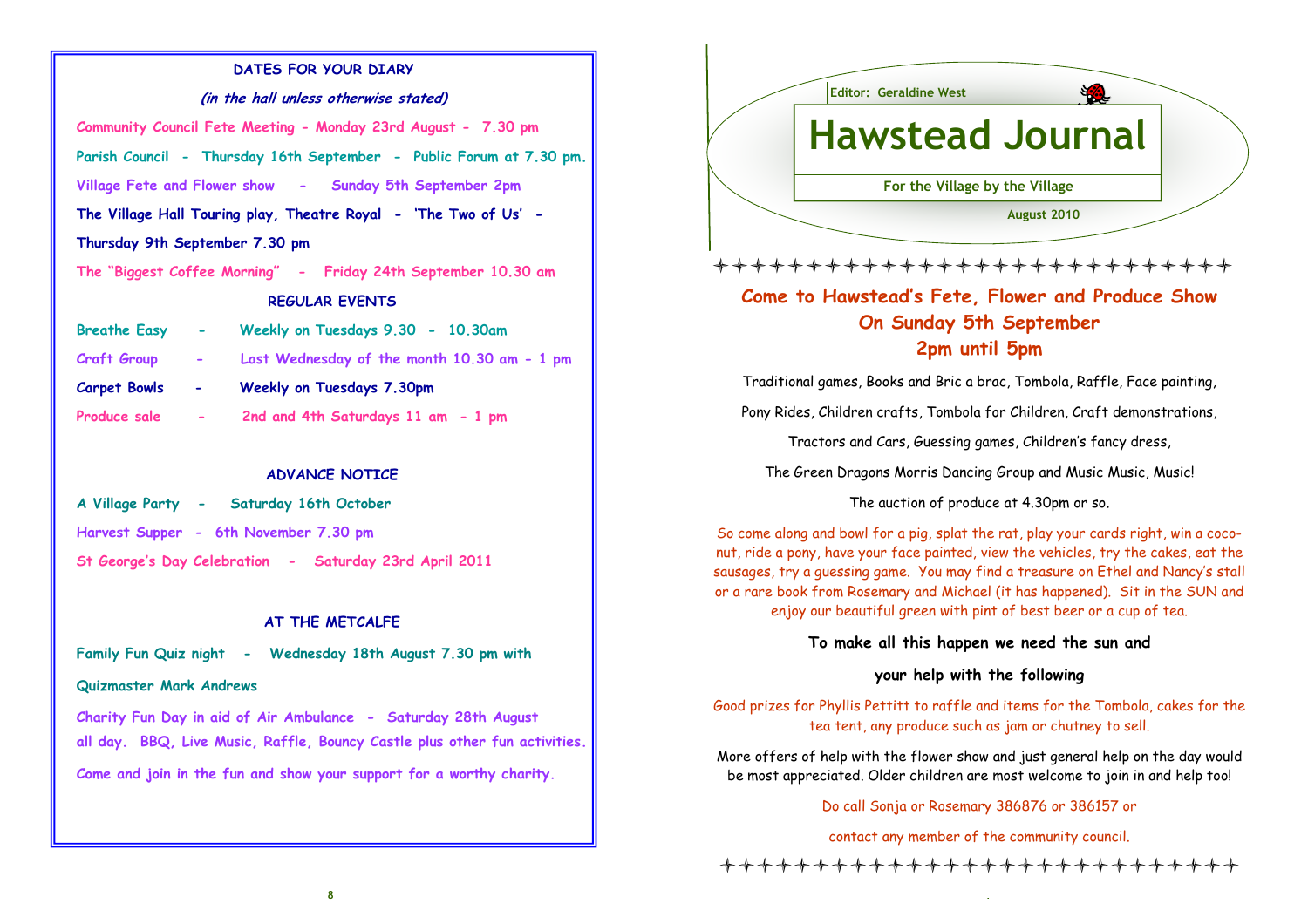# Fete, Flower and Produce Show FANCY DRESS COMPETITION

We are holding a Fancy Dress competition during our village fete and hope that we have a lot of entrants. It is always such fun for children to dress up. So that we have an idea of the number of children taking part we shall be very grateful if you will kindly complete the following application form and let me have it by the end of August. We plan to judge the competition in two age groups - Group 1 for the under 8 year-olds and Group 2 for the 8 year-olds and upwards.

My address is Ballacraine, The Pound, Hawstead and my e-mail address

is rosmicharrison@aol.com.

Thank you

Rosemary Harrison

## ………………………………………………………………………………………………………………………………………………….. FANCY DRESS COMPETITION

Name of child ....................................................................................

| Age of child |  |
|--------------|--|
|              |  |

Contact telephone number .................................................................

# THE METCALFE ARMS



Hawstead's Meeting Place Please note our new opening hours Monday to Friday 5 pm until close Saturday and Sunday 12 pm until close Good food, reasonably priced Please visit our new website at http://www.themetcalfearms.co.ukFor details of events please see the back page of the HJ We hope to see you soon at the Met Sam and Darren

## Village Green Local Produce Sales

The dates of the next few produce stalls are 28<sup>th</sup> August and 11th and 25th September. We will be on the Village Green from 11am to 1pm.

We will as usual have a range of produce including preserves and Bethany's Buns.

Fran and Andy

386501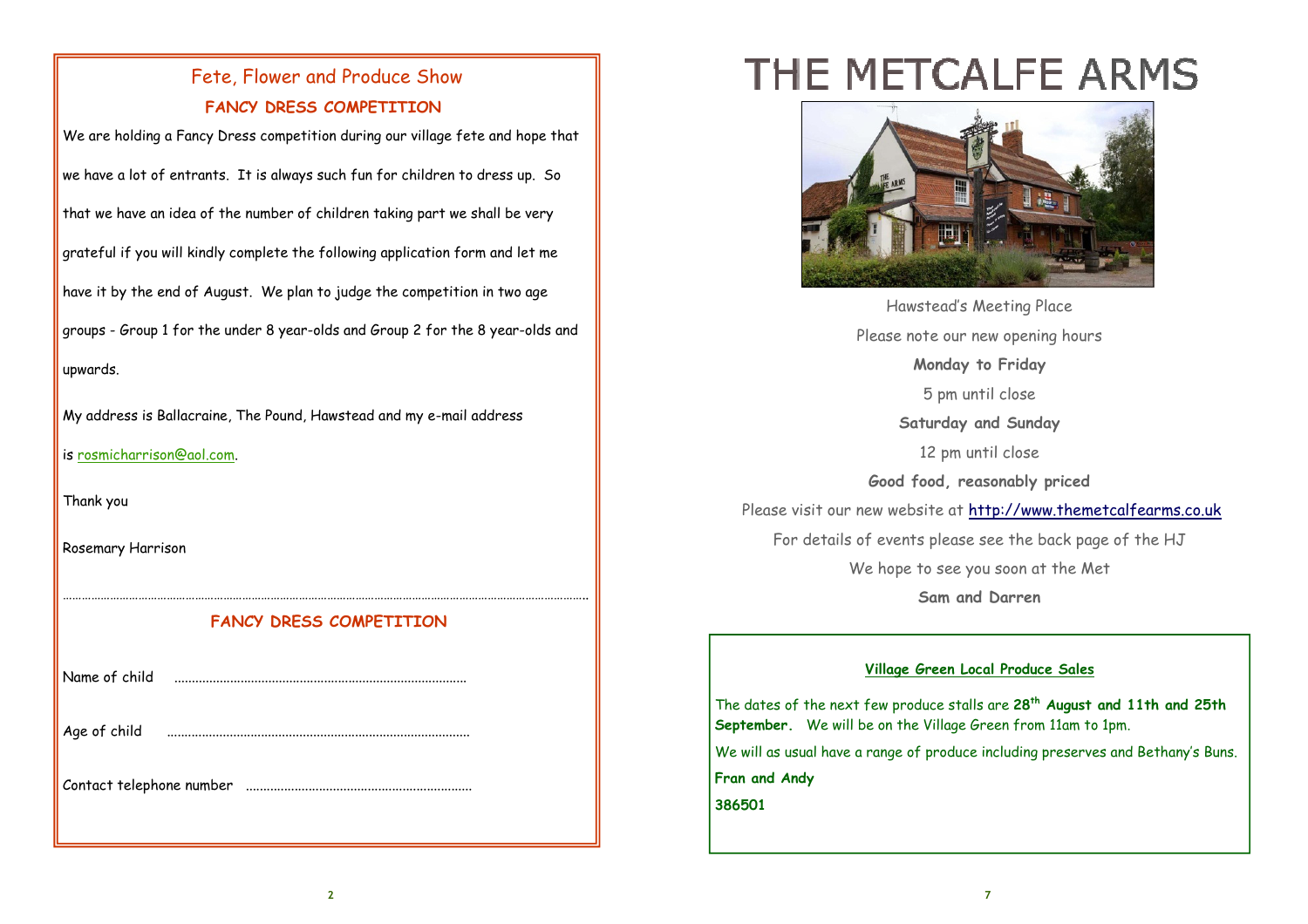Going to London to see a building site does not seem an attractive idea but this building site is special. It is in the London Borough of Newham and is turning this once grubby area of gasworks, slums and contaminated rivers into a wonderland of fine architectural projects and pure rivers. It will be the site of the 2012 Olympic Games and virtually every building is designed not just for the Games but for use in many forms after the Games. The huge block of 25000 apartments for



athletes will be turned into affordable housing for the needy folk of London. The Olympic Stadium with 80000 seats is built like Lego and will be reduced to 25000 seats after the Games and become a multi-purpose venue for events of a more local nature.

An old familiar sight in London, the Millennium Dome now called simply the O2, will be the site for the gymnastics. The cycle racing will be at the Velodrome on the main site and after the Games a road track and Mountain Bike course will be added for general use by participants in the U.K. The superb Hockey Centre will have two pitches, one of them will be for 5-a-side football, built on a temporary site and afterwards will move to Eton Manor north of the Olympic site where its permanent place will have 5000 seats making it a mecca for hockey enthusiasts. There are many events for Paralympic athletes.

Some specialist sports events will have to be held away from the Olympic site. The Canoeing will be at Broxbourne (Hertfordshire) and sailing at Weymouth (Dorset). Surprise, surprise ! The Beach Volleyball events will be held on Horse Guards Parade and training of Olympic teams will be all over the country, for example the Olympic and Paralympic teams from Rwanda will train in Bury St Edmunds. If they require gruelling road races our very own Bull Hill and steep Bell Lane should be sufficient how about the Parish Council inviting them ? Sales of beer at "The Metcalfe" should rapidly increase if Olympic teams train here !

A visit to the Olympic site to watch building in progress is a thrilling experience and official tours are easy to join. Sales of tickets for the Olympic Games start in 2011.

Richard Blackwell

# Fete, Flower and Produce Show

Entry Forms

# A Reminder

All entry forms must be submitted to me, Simon Miller at Hillside, Whepstead Road, before 9 pm on Friday 3rd September accompanied by the entry fee of 20p per exhibit entered.

If you have already submitted your entry form, please will you be good enough to let me know which classes you are entering, in order to make staging the produce on the day a little easier.

And remember, all exhibits must be staged between 8.00 am and 9.30 am on the day of the show.

If you need further copies of the schedule or have any queries please contact me.

Let's enter a bumper crop of flowers and produce this year!

Thank you.

Simon Miller

388841

## Hawstead Journal

I am looking for sponsors for the journal for the coming year. If you would like to be a sponsor - £25 per issue - or provide a contribution for a smaller amount, please contact me on 388732 or email me at geraldinewest@waitrose.com.

Let me know which month you would like to sponsor from November this year through 2011. Cheques should be made payable to Hawstead parish council. In return you can have a half page slot to advertise your business, your sponsorship, or if you would prefer, remain anonymous. Thank you.

Geraldine West, Editor